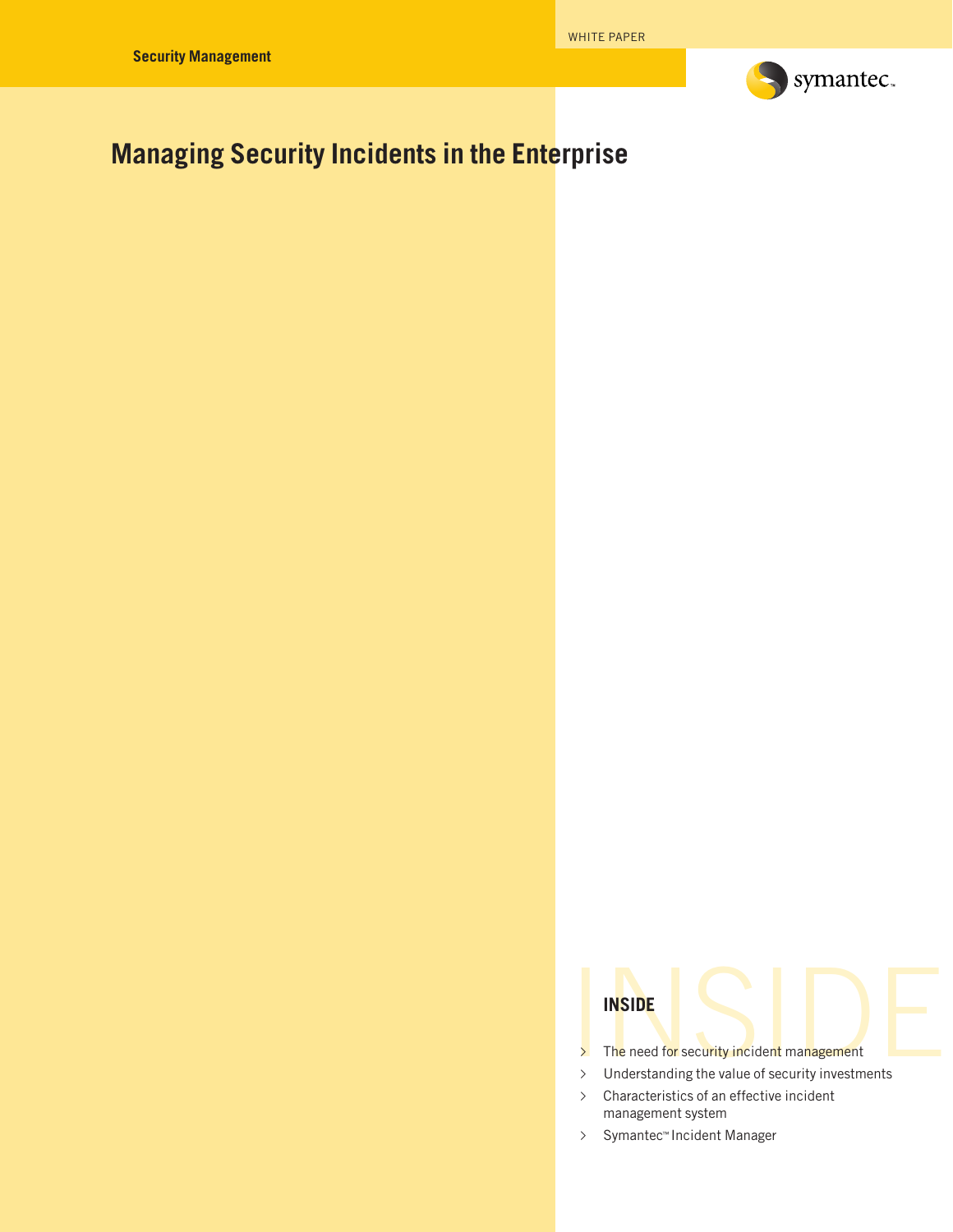# **Contents**

| Delivering Value - An Effective Security Management Paradigm 4                              |
|---------------------------------------------------------------------------------------------|
|                                                                                             |
|                                                                                             |
|                                                                                             |
|                                                                                             |
|                                                                                             |
|                                                                                             |
|                                                                                             |
|                                                                                             |
|                                                                                             |
|                                                                                             |
|                                                                                             |
|                                                                                             |
|                                                                                             |
|                                                                                             |
|                                                                                             |
|                                                                                             |
| Benefits of implementing Symantec Incident Manager 10                                       |
|                                                                                             |
|                                                                                             |
| Facilitate effective security and help organizations achieve an acceptable risk profile .11 |
|                                                                                             |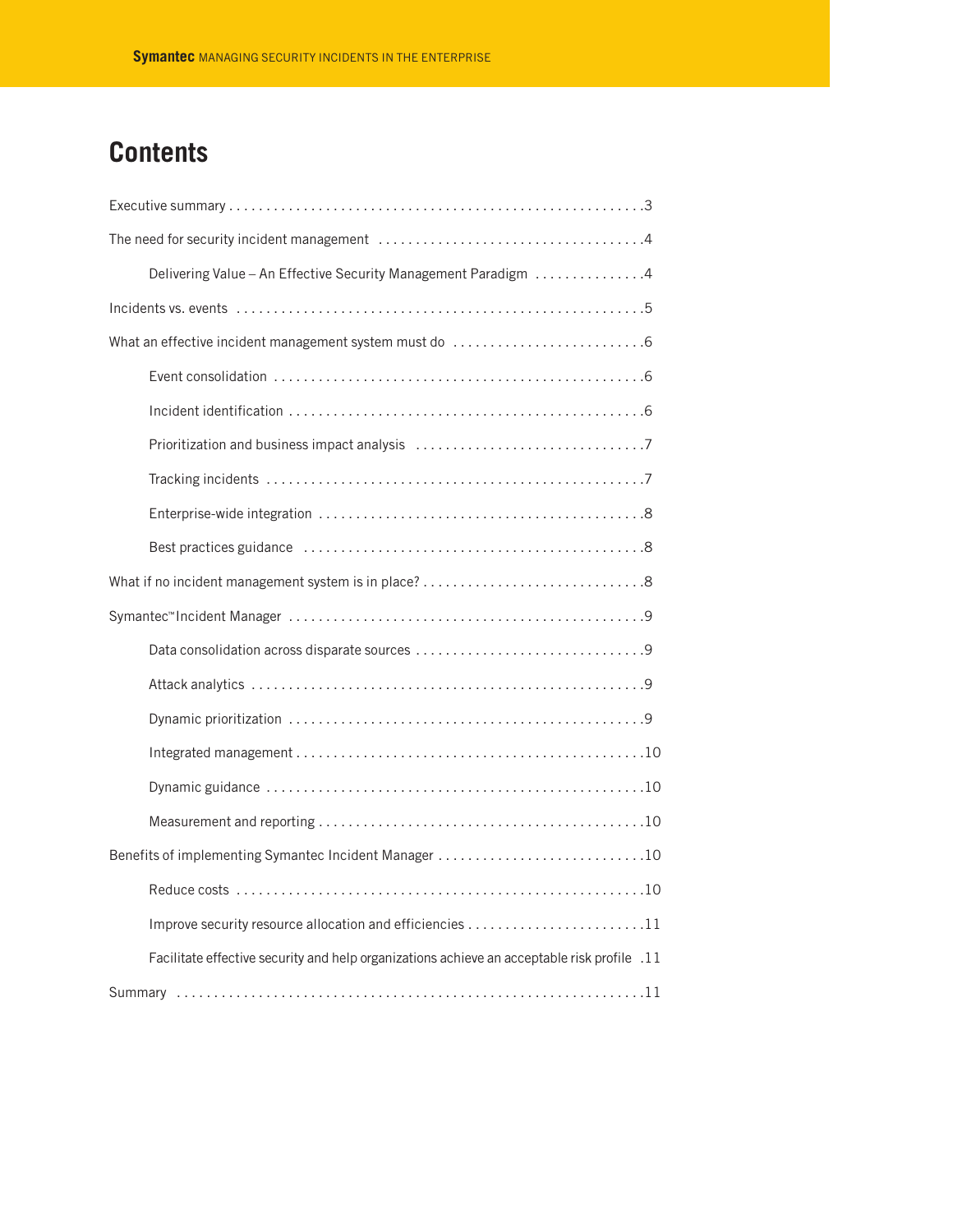# √ **Executive summary**

The engines of business growth in today's economy are often the information systems that control supply chains, track transactions, coordinate customer service, and so forth. When enterprises provide application access to employees on the road or in corporate offices, as well as partners, suppliers, and customers, much of the associated application data travels over the public Internet. Each application introduces some level of information security risk, and every new user group or access channel adds to that risk. Trading away security for the competitive benefits and efficiency offered by new systems is not an attractive choice. In many cases, new systems and technologies are adopted despite the increased risk and the challenges security teams have to secure them.

Most companies employ a variety of technologies to identify and thwart suspicious activity. For instance, firewalls detect suspect activity at the perimeter of a network. Antivirus packages identify malicious code entering companies' systems from various sources. Intrusion detection software scans packets on networks and monitors a variety of questionable activities on application servers and at the operating system level.

As effective as these point products are however, they do not offer the coordinated level of protection against the myriad threats to corporate information security. Many companies have full-time information security professionals who face the daunting task of trying to manage these disparate products. The data generated by these products each day can add up to gigabytes of log information across thousands of systems. Lack of coordination and the resulting isolated silos of vast amounts of data make it difficult, if not impossible, for security administrators to gain a complete picture of an enterprise's overall security situation, let alone implement timely, appropriate corrective actions to improve their security posture or respond to an attack.

Many organizations are seeking to reduce this level of risk and control the cost of doing so. Adding improved sensors will likely prove an insufficient measure to achieve this goal. Integrated incident management across multiple disparate sensing and protection technologies is the new paradigm that companies can adopt to achieve the dual goals of reducing risk and controlling cost.

This paper explains the difficulty enterprises face maximizing current security product investments and the increasing need for security incident management. It then defines the characteristics of an effective incident management system, and the implications for enterprises with no effective incident management system, as well as the benefits for those with one in place. Finally, the paper discusses Symantec™ Incident Manager, a new solution that can help enterprises maximize the value of their existing security investments.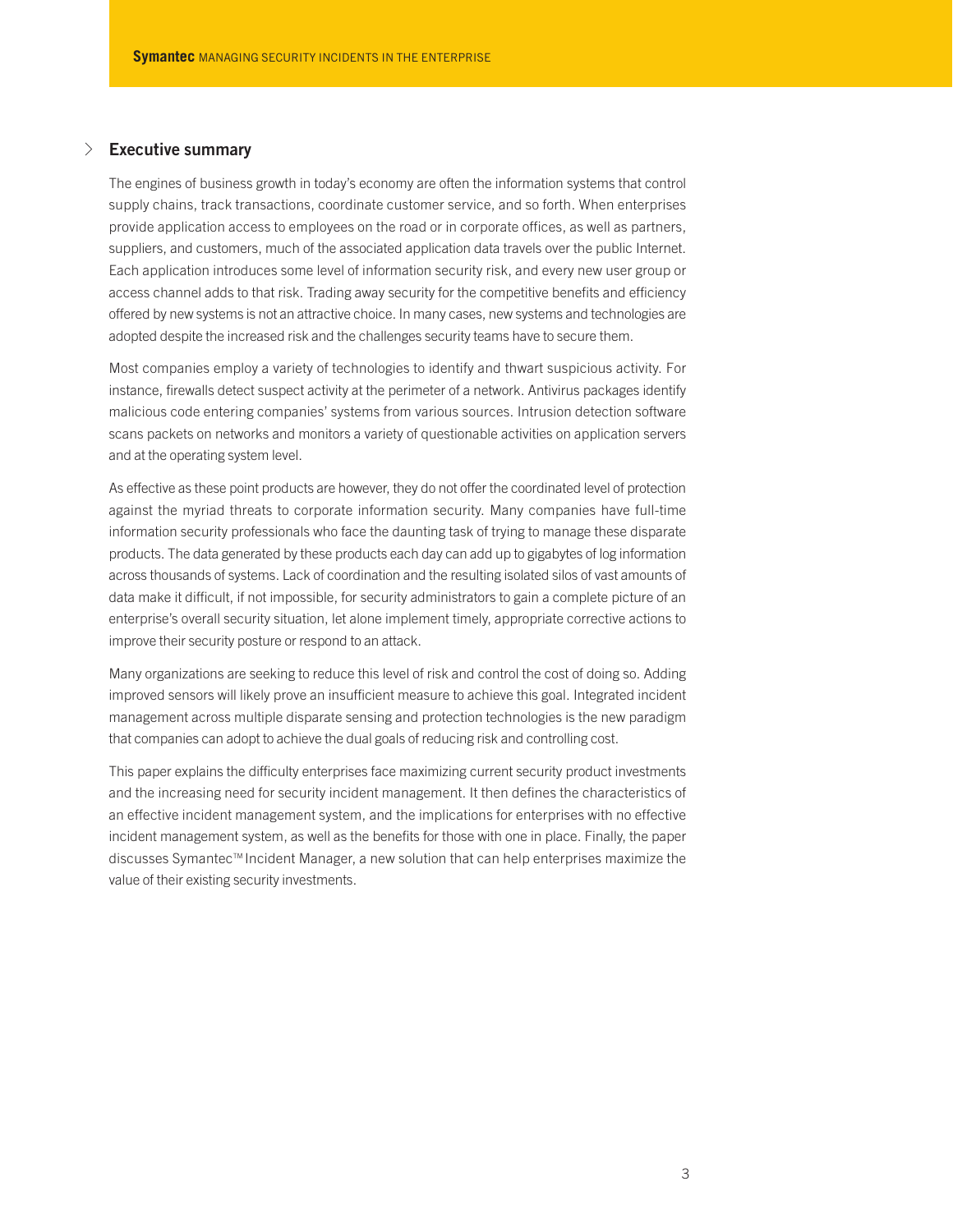# √ **The need for security incident management**

Today's executives and security managers are under pressure to provide an open, collaborative networking environment, while protecting the company from potential legal liabilities and the financial impact of security breaches. Enterprises have responded by deploying a combination of security products and services from different vendors. These technologies, such as virus protection, firewalls, and intrusion detection, are excellent within their intended sphere, but do not provide sufficient protection from advanced, blended threats (such as Code Red and Nimda), for the following reasons:

- Because networks and applications constantly change, implementing protection with independent tools becomes unwieldy
- Protecting multiple network vulnerabilities requires analysis across the data generated by these disparate protection technologies
- The sheer volume of data generated by protection technologies is difficult, if not impossible, to manage manually
- The chronic shortage of skilled staff and budget constraints limit the number of dedicated security personnel that can analyze, and respond to, security threats

The fact is that the current layered model of security is complex, unmanageable, and insufficient to help a company maintain a strong security posture. Resource-constrained security administrators must respond to critical security incidents (such as attacks, virus outbreaks, or discoveries of vulnerable systems) with only sub-optimal and disjointed security data as guidance. Organizations do not accurately perceive their risk profile. Attacks are going undetected and business losses from security incidents are on the rise. Over the past three years, reported losses from security incidents have increased, on average, 59% each year. Of 455 companies surveyed, 80% acknowledged financial losses! So, despite considerable investment in detection and prevention applications from a variety of vendors, enterprises still struggle to preserve a secure environment.

#### DELIVERING VALUE – AN EFFECTIVE SECURITY MANAGEMENT PARADIGM

Ensuring the effectiveness of existing security investments is top of mind throughout the enterprise. Investors, partners, customers, and the general public expect companies to comply with regulatory requirements, minimize legal liability, accept fiduciary responsibility, and meet security requirements to maintain their reputation and customer/client confidence. Chief financial officers and others responsible for security budgets are aware of the considerable monies allotted to protecting the network and information assets. In fact, IDC estimates that annual worldwide spending on security software will reach \$14 billion by 2005.<sup>2</sup> But will these funds improve corporate security? What is required to actually improve an organization's risk profile?

With the limitations of the current approach to security so painfully evident, it is clear that a new paradigm is needed.

<sup>1</sup> Power, "2002 CSI/FBI Computer Crime and Security Survey," "Computer Security Issues & Trends," vol. 8, no. 1, Spring 2002, p. 11.

<sup>&</sup>lt;sup>2</sup> Burke, Christiansen, Kolodgy, "Worldwide Internet Security Software Market Forecast and Analysis, 2002-2006: Vendor Views," IDC, July, 2002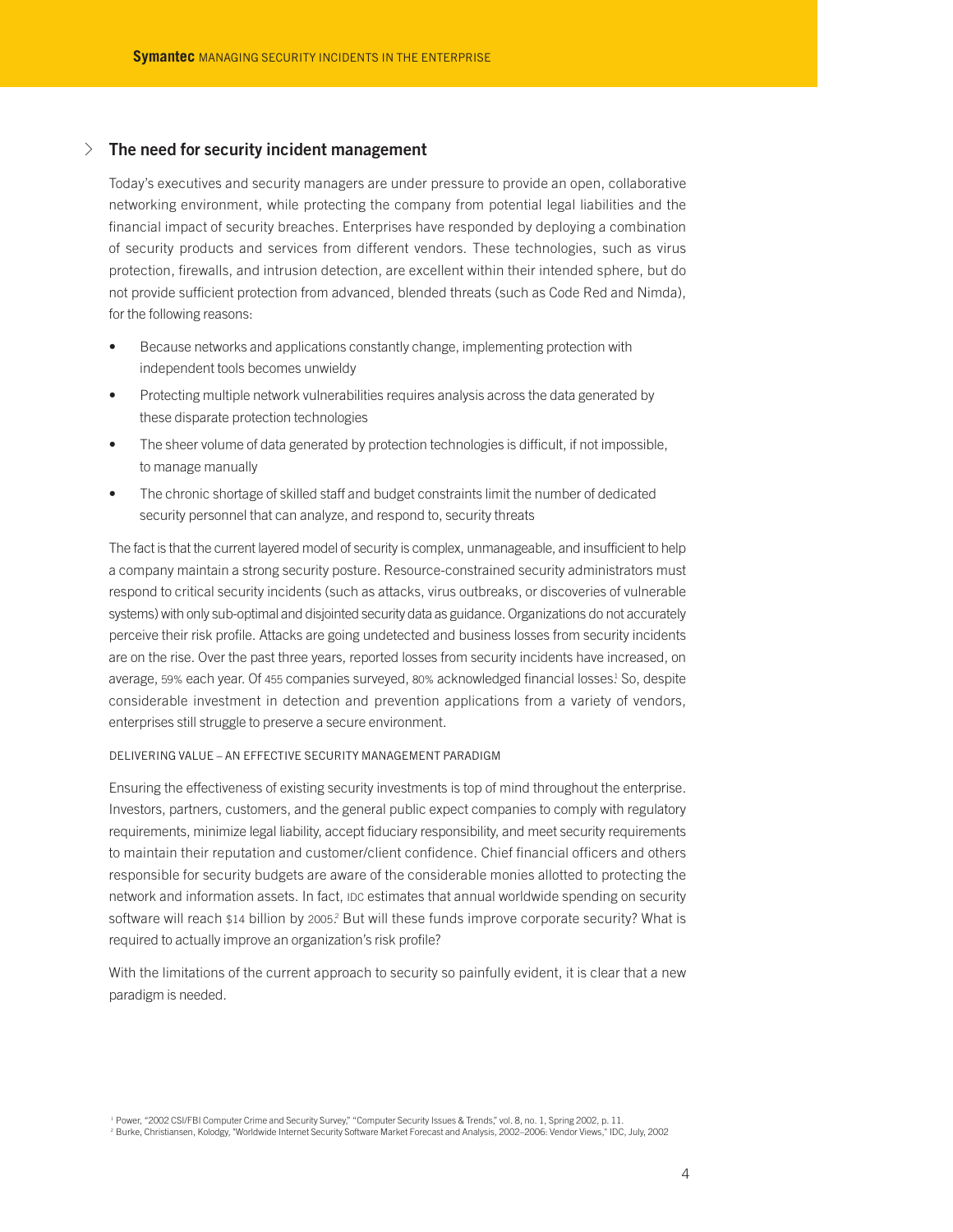# √ **Incidents vs. events**

Security products throughout the enterprise scan systems and network traffic and report on potentially suspicious activity. Each report is termed a security *event*, and many thousands of events occur each day in organizations of moderate size. An event may be anything from a malformed or over-length network packet to a failed login on a computer. Determining whether any given event indicates trouble is difficult. Malformed packets can be malicious—potentially indicating a bufferoverflow attack—or they can simply be innocent anomalies. Failed logins can signal an attempt to break into a system or they can be the result of simple typographical errors. Additional context is required to determine whether a problem exists and if so, what action is required. Lacking that additional context, companies who focus on event management suffer from poor coordination, waste time on events that are "false positives," and operate generally in a reactive and chaotic mode.

An *incident* is a set of one or more security events or conditions that requires action and closure in order to maintain an acceptable risk profile. In the haystack of events, organizations must find the "needles" that are the security incidents. Events are isolated and disconnected, but incidents add the context that enables security administrators to gain understanding and take action.

Defined in this way—as a set of events or conditions requiring response and closure—incidents comprise not only the significant threats that jeopardize business and require intervention. They include more mundane situations that occur on a daily basis and only threaten the business if *no* action is taken. Examples of these routine situations include "low and slow" port scans and some varieties of email worms. Most organizations face thousands of instances of the latter types of threats, together with the higher profile blended threats like Code Red, Nimda, and Klez.

Besides attacks, known system vulnerabilities or discovered policy violations are also incidents that require a response in order to protect the business. When related events (e.g. attacks, vulnerabilities, and policy violations) are viewed together, the true nature (or type) of the incident becomes evident. Changing from an event management to an incident management approach allows technicians to understand:

- scope the number of systems affected
- IMPACT the degree to which each system is affected in terms of confidentiality, integrity and availability
- BUSINESS CRITICALITY the importance of the incident based on the business value of the impacted systems relative to other systems
- PRIORITY the urgency of the required response relative to other incidents

An incident-centric approach simplifies many of the otherwise complex and burdensome tasks of security management. Effective incident management reduces the volume of data that requires monitoring and also allows response activities to be prioritized based on a unified view of the business impact of each incident.

Incident management is proactive, controlled and consistent. In contrast, an event-centric approach ignores critical characteristics of incidents that are essential to an effective and complete response. Furthermore, relying solely on manual methods of identifying incidents is impractical and increases the likelihood of poor response decisions.

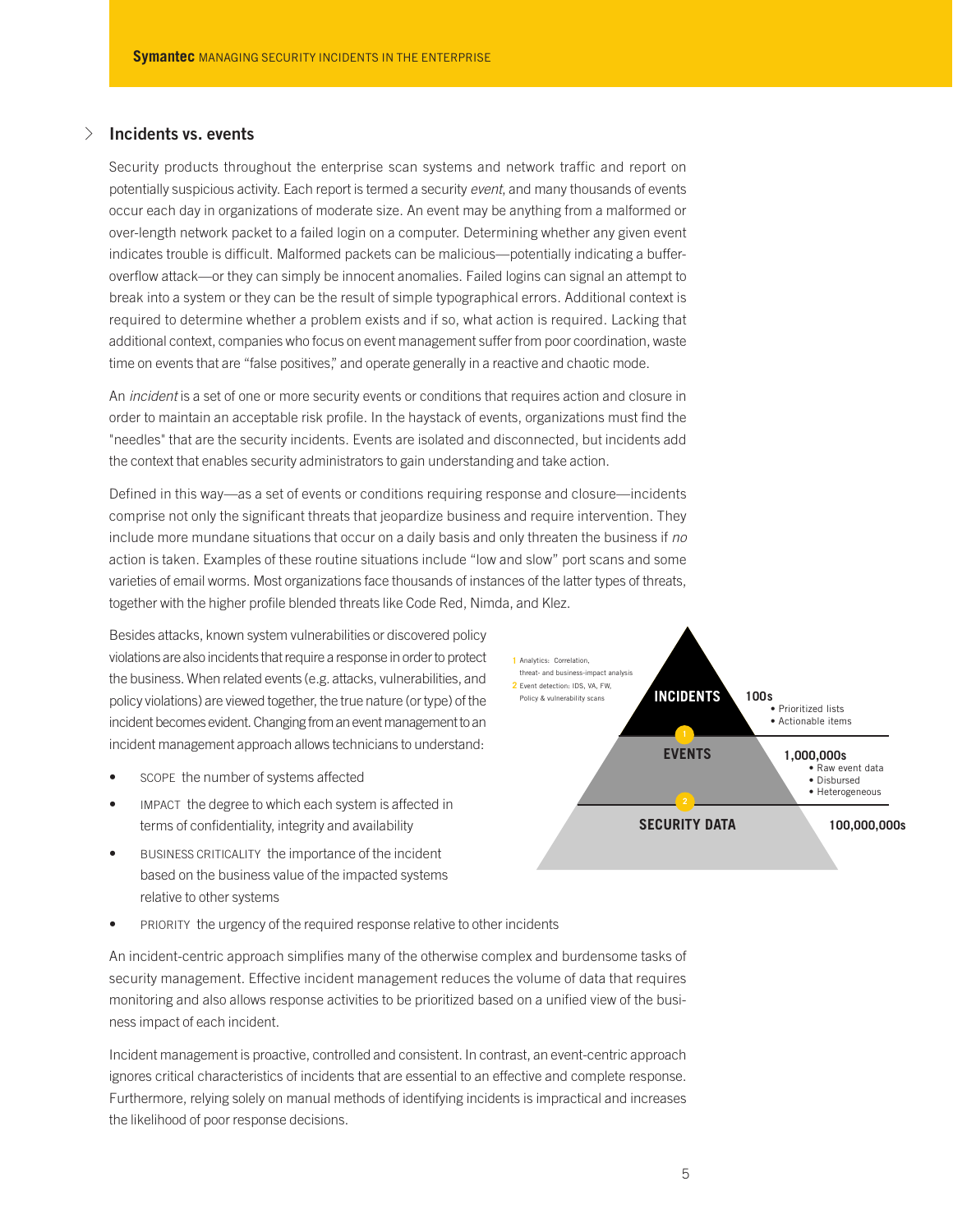# √ **What an effective incident management system must do**

An effective incident management application can help enterprises manage risk and maximize the value of current security technologies. It should do the following:

- Consolidate heterogeneous inputs
- Identify incidents
- Prioritize incidents based on business impact
- Track incidents to closure
- Integrate with major IT management systems
- Implement best practices guidelines

## EVENT CONSOLIDATION

The foundation of any incident management application is the ability to collect information from sensor products throughout the enterprise. Most companies adopt a best-of-breed approach and purchase protection products from several vendors. This can increase the level of protection, but it also increases the challenge of managing multiple disparate products. A competent management system consolidates messages from the contributing sensors and stores, displays, and reports on them in a unified fashion.

Since products from different vendors use varied message formats to express similar events or conditions, a common message vocabulary—into which all messages are translated—must be used. This translation, commonly called *normalization*, is a critical part of the consolidation operation.

### INCIDENT IDENTIFICATION

Complete and accurate identification of an incident is necessary before resolution can occur. Comprehensive incident management applications provide tools to help operators identify important characteristics of an incident so that appropriate activities can be executed to achieve closure. Although the process of incident response involves human expertise, significant portions of the process can be automated so that security staff can focus on activities that best leverage their skills.

Correlation—associating two or more factors into a unit—is an effective technique for identifying incidents. Two types of correlation are essential when identifying information security incidents: 1) event-to-event correlation, and 2) event-to-vulnerability correlation. The first type of correlation determines the scope of the incident, and the second type indicates whether the incident will impact the business (events that do not exploit a vulnerability in the system generally do not affect business operations.) By associating events to form incidents, correlation helps operators to completely and accurately identify important characteristics of the incident, thereby laying the foundation for successful resolution.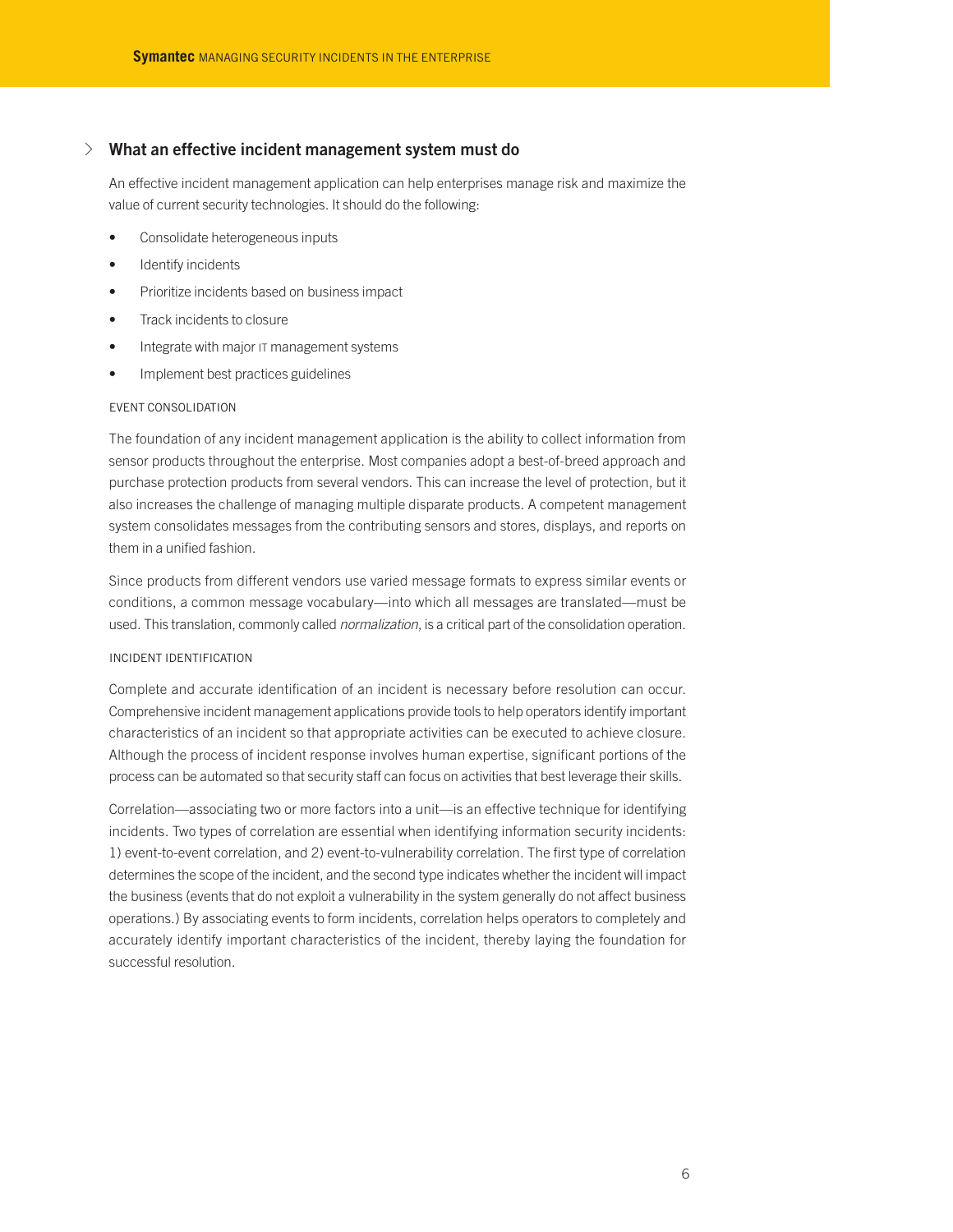### PRIORITIZATION AND BUSINESS IMPACT ANALYSIS

Individual incidents can vary widely in terms of scope and criticality. The challenge for security teams is to strategically allocate resources (often simultaneously) based on the potential business impact of the various incidents they must resolve. Comprehensive incident management applications can help.

To determine prioritization, the incident management system needs to know the value of systems and information that can potentially be impacted by security incidents. This may entail someone within the organization assigning a *monetary* value to each computer and file on the network or assigning a *relative* value to each system and the information on it.

System value can be rated in three different ways:

- 1) Confidentiality of the information
- 2) Integrity of the applications and information
- 3) Availability of the system

Each of these system values is an independent valuation of a system to the business. For example, a public Web server may possess low confidentiality requirements (since all the information is public), but high availability and integrity requirements. In contrast, an Enterprise Resource Planning (ERP) system may score high in all three areas.

An effective incident management application accounts for these separate measurements and prioritizes incidents based on the potential loss to the business. The application also calculates the priorities that it assigns in relation to other incidents that are currently being tracked.

# TRACKING INCIDENTS

Complete and accurate identification of an incident is necessary before effective resolution can occur. Comprehensive incident management applications provide tools to help operators identify important characteristics of an incident so that appropriate activities can be executed to achieve closure. The SANS institute has articulated a thorough framework for incident handling that lends consistency to an often muddled process. Between identification and closure, according to SANS, the following types of activities should occur:

- CONTAINMENT Limiting the scope and magnitude of the incident
- ERADICATION Eliminating the source of the problem or avenue of entry
- RECOVERY Returning affected systems to their fully operational state
- FOLLOW-UP Documenting the impact of the incident and implement measures to avoid recurrence<sup>3</sup>

Many organizations continue to suffer the effects of attacks long after they occur because security personnel do not consistently track incidents to closure through these phases.

Organizations can realize measurable benefits by implementing an incident management system that tracks and reports on incident handling activities in the context of each of the phases that SANS has identified. Many security-savvy organizations execute Service Level Agreements (SLAs) that define a required response within a specified timeframe for each of these phases. An incident management application that models SLAs and issues alerts as deadlines approach can help organizations meet their response targets and ensure business continuity.

<sup>&</sup>lt;sup>3</sup> The SANS Institute, "Computer Security Incident Handling Step by Step," Version 1.5, May 1998.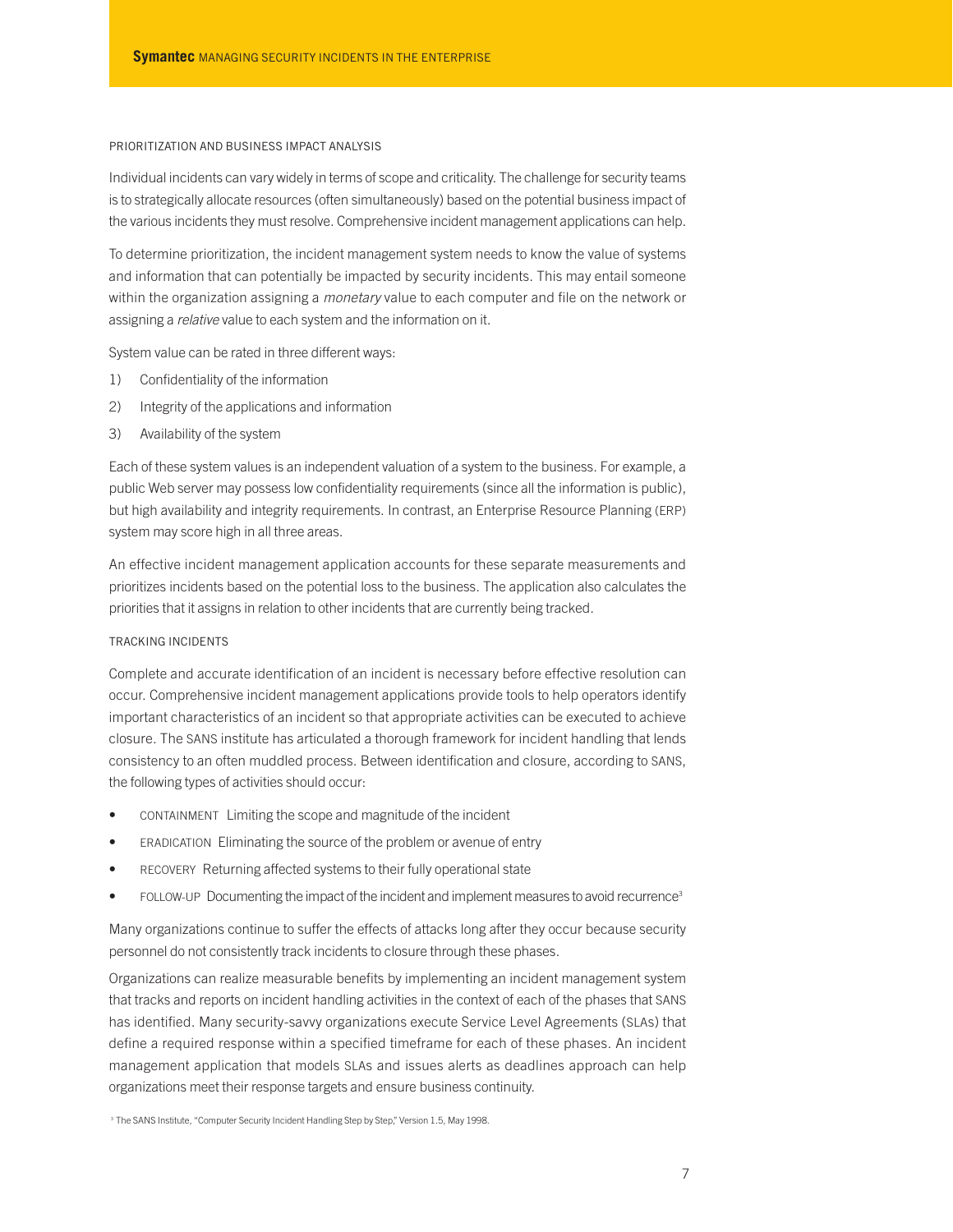#### ENTERPRISE-WIDE INTEGRATION

Incident management applications do not exist in a vacuum. While they primarily serve the information security team, this team depends on the larger IT organization to implement secure computing. Hence, comprehensive incident management applications should integrate with applications such as network management system frameworks and helpdesk systems to extend the scope of security management.

## BEST PRACTICES GUIDANCE

The shortage of experienced information security staff poses one of the greatest challenges to security teams—a situation that is likely to continue for the foreseeable future. In addition, many organizations are consolidating all network monitoring operations, including security monitoring, into a centralized Network Operations Center (NOC). To ensure optimal operations, information security teams need to enhance the expertise of the network technicians assigned to these monitoring duties. Incident management applications can help by providing access to expert information and best-practice guidance within an organization's operational policies.

# √ **What if no incident management system is in place?**

Enterprises seek to increase their competitiveness via technology, yet this reliance on technology means more security risks. These security risks translate into an unacceptable risk profile for the organization and, without an effective incident management system in place, the company experiences costs on many levels, such as the following:

*Operational costs* include monitoring, sensor management, training, reporting and auditing. Without an effective incident management system, it is inefficient for staff to monitor and review event logs from disparate products; a significant amount of time is spent investigating false positives. In addition, training and turnover are constant challenges for the teams that monitor security and handle front-line response duties. Staffing these positions is difficult and expensive due to the chronic scarcity of experienced security personnel. Accordingly, organizations that rely on manual incident identification and handling typically face more risk and incur higher costs.

*Recovery costs* include response and system recovery. Organizations are spending increasing amounts to recover from security problems that affect their computing infrastructure. It can cost more to respond to and recover from incidents that are not discovered and dealt with rapidly, as these incidents often affect various systems before they can be contained. In addition, restoration of impacted systems results in downtime and disrupts business processes that rely on those systems. Accordingly, organizations that rely on manual incident identification and handling typically face more risk and incur higher costs.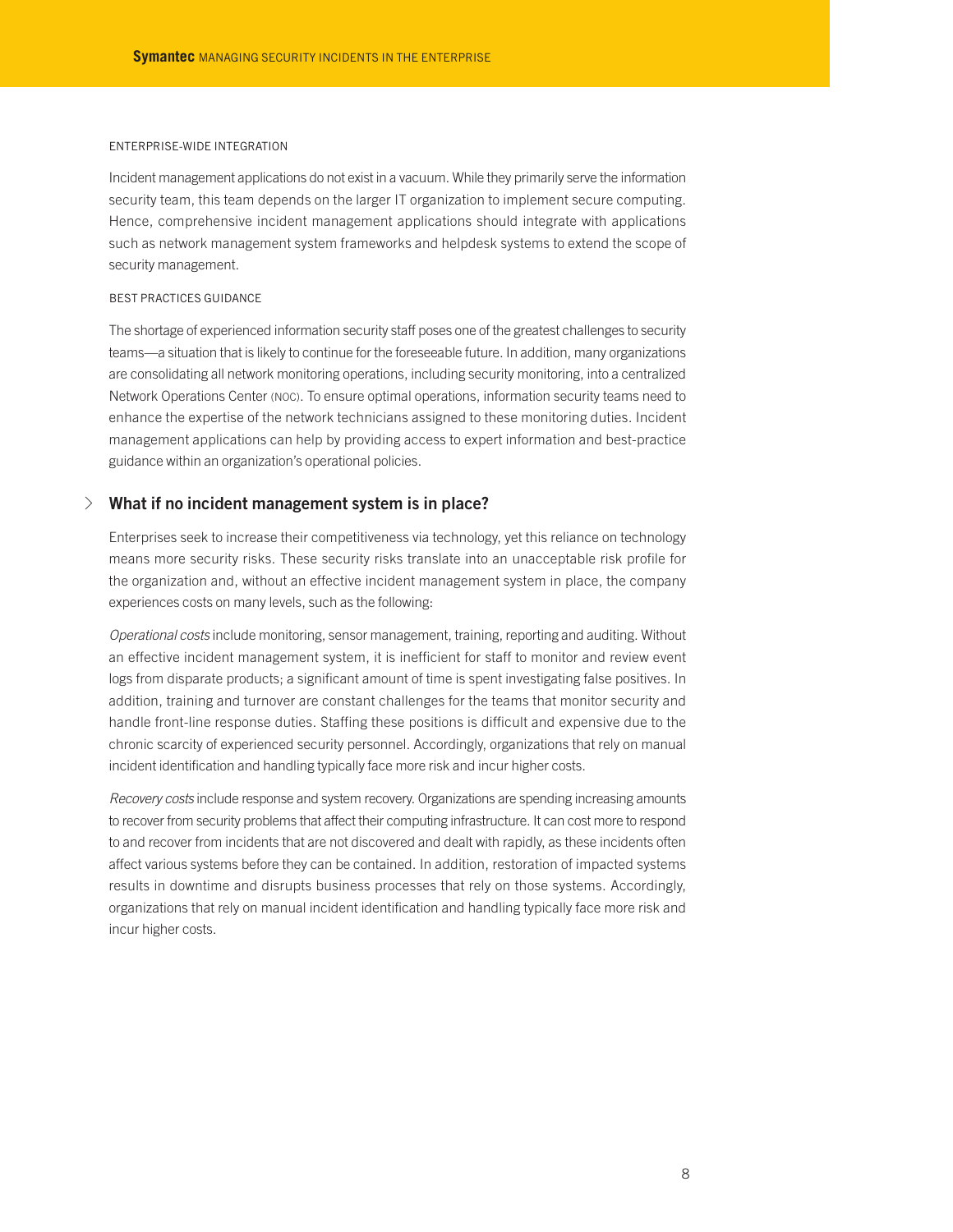Ineffectively handled incidents can result in business impairment, such as halted operations, legal liability, reduced competitiveness, and damaged brand equity. Downtime due to a security incident results in lost productivity and revenues—when business operations are halted, employees, partners, and customers do not have access to critical systems and information. Should a security incident compromise an organization's compliance with privacy and security regulations, the company may incur additional expenses to comply with regulatory or court orders. Many of today's security attacks are focused on the theft of proprietary company information. The loss of such assets can pose serious consequences, including damaged brand equity and the inability to effectively compete in the marketplace.

Without an effective incident management system in place, security administrators will continue to struggle to gain a comprehensive view of the company's overall security posture, maintain an acceptable risk profile, and control the cost of doing so.

# √ **Symantec™ Incident Manager**

Symantec Incident Manager, a real-time incident management application, helps enterprises maximize the value of their security technologies, and identify and respond rapidly to security breaches.

## DATA CONSOLIDATION ACROSS DISPARATE SOURCES

Symantec Incident Manager consolidates messages from key third-party products and displays them in a unified central console. Symantec Incident Manager is built in compliance with the Symantec Enterprise Security Architecture (SESA™) which allows multiple protection products from disparate vendors to be "plugged-in" and report events in a common format to a centralized DataStore. This clean event stream is the foundation of the system's other real-time incident handling capabilities. It eliminates the time-consuming effort required to manage security using multiple management consoles from point products, enabling the rapid transformation of security data into actionable, prioritized intelligence.

#### ATTACK ANALYTICS

Symantec Incident Manager embeds attack analytic technology that eases the process of correctly and completely identifying the boundaries and characteristics of each incident. Network technicians can use the system in the NOC to perform monitoring functions that were once handled by dedicated security staff, as the solution simplifies and automates the identification process. Security personnel are then free to focus on more strategic initiatives.

## DYNAMIC PRIORITIZATION

A risk analysis engine determines the business impact of each incident based on the relative confidentiality, integrity, and availability ratings of each asset in the system. The risk analysis engine accounts for actions taken to resolve an incident and dynamically balances the priority of each incident compared to all open incidents. The result is incident prioritization that simplifies the problem of responding to multiple incidents, allowing security staff to focus resources on solving the most critical problems first.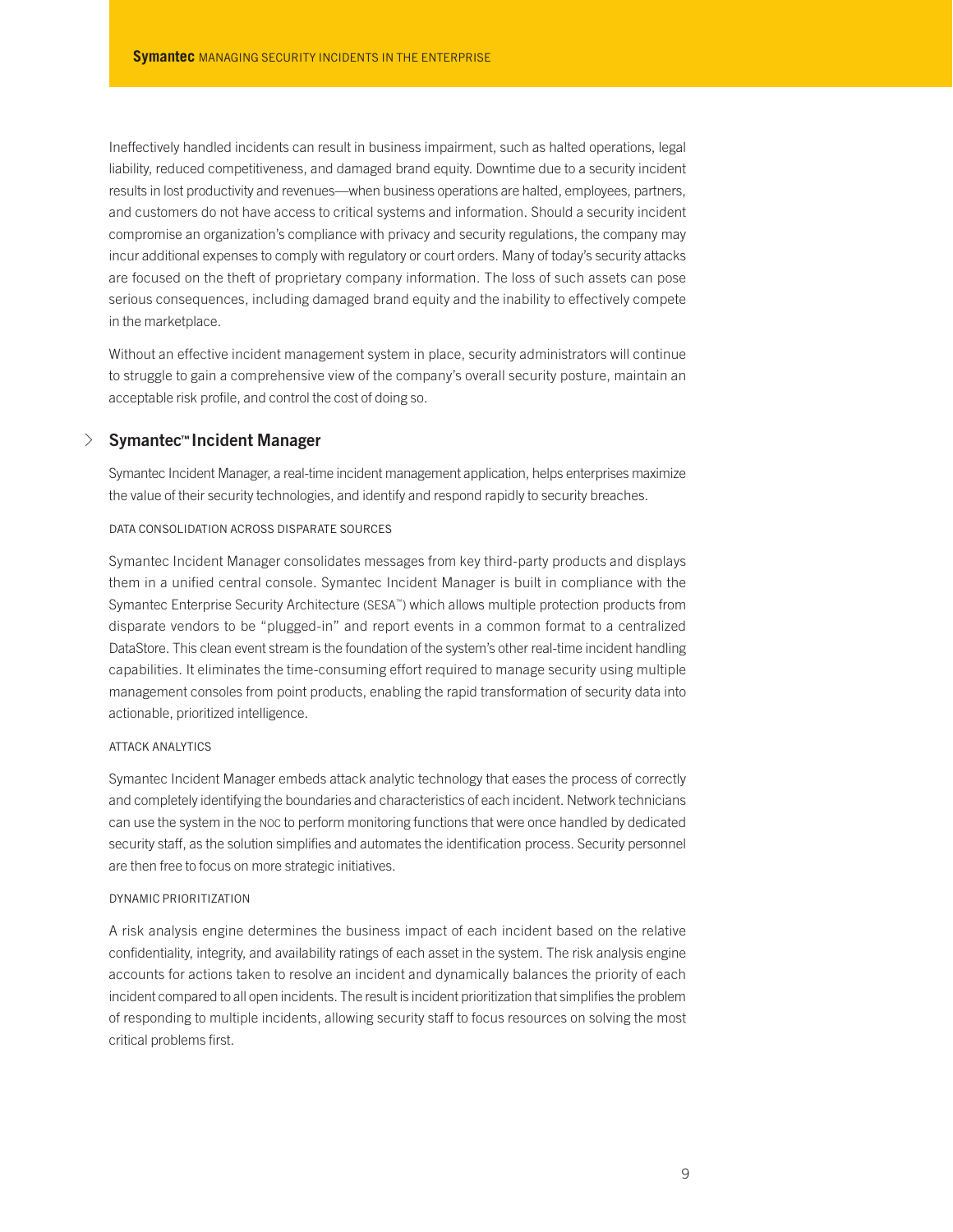#### INTEGRATED MANAGEMENT

Symantec™Incident Manager integrates with the leading antivirus, intrusion detection, and firewall solutions from both Symantec and third-party vendors. This integration of disparate security systems allows issues to be prioritized and tracked to closure so that the security staff can operate from a single actionable list. In addition, its alerting and escalation functions can interoperate with helpdesks and network management systems, thereby extending visibility into events and incidents.

## DYNAMIC GUIDANCE

Symantec Incident Manager provides expert guidance tailored to the specific characteristics of each incident. Guidance is provided within the widely acknowledged SANS/CERT incident response framework<sup>4</sup> and powered by security intelligence from Symantec. The system utilizes a comprehensive database of attack signatures, vulnerability information, safeguards and response guidance, regularly updated by Symantec Security Response, the world's leading Internet security research and support organization.

#### MEASUREMENT AND REPORTING

Comprehensive reporting captures every action taken to identify and resolve an incident. This enables the system to generate reports that illustrate the type and severity of threats, as well as the effectiveness of the organization's response. It also maintains a comprehensive log of resolution activities that analysts can annotate to record the rationale and authorization for each decision. This resource can be leveraged to meet audit requirements and improve response procedures.

# √ **Benefits of Symantec Incident Manager**

By prioritizing incidents, providing best practices response guidance, and tracking incidents to closure, Symantec Incident Manager increases the effectiveness of response activities and reduces the cost of managing risks.

# REDUCE COSTS

Effective incident management, aided by Symantec Incident Manager, can reduce the cost of incident response to the organization in the four key areas of monitoring, response and recovery, false positives, and training.

- MONITORING COSTS With Symantec Incident Manager, information security monitoring activities can be consolidated from multiple different silos into the NOC (or SOC, where appropriate). The central console provides technicians a unified view of security incidents. The correlation and attack analytics reduce the amount of data that must be manually reviewed, so staff can focus on actionable incidents. The result is that fewer people are required to monitor security and better coverage of the reported information is achieved.
- COSTS OF FALSE POSITIVES Symantec Incident Manager enables security personnel to differentiate between real threats and false positives. Security staff are better able to allocate their time and focus on activities which add real value.

<sup>&</sup>lt;sup>4</sup> The SANS Institute, "Computer Security Incident Handling Step by Step," Version 1.5, May 1998.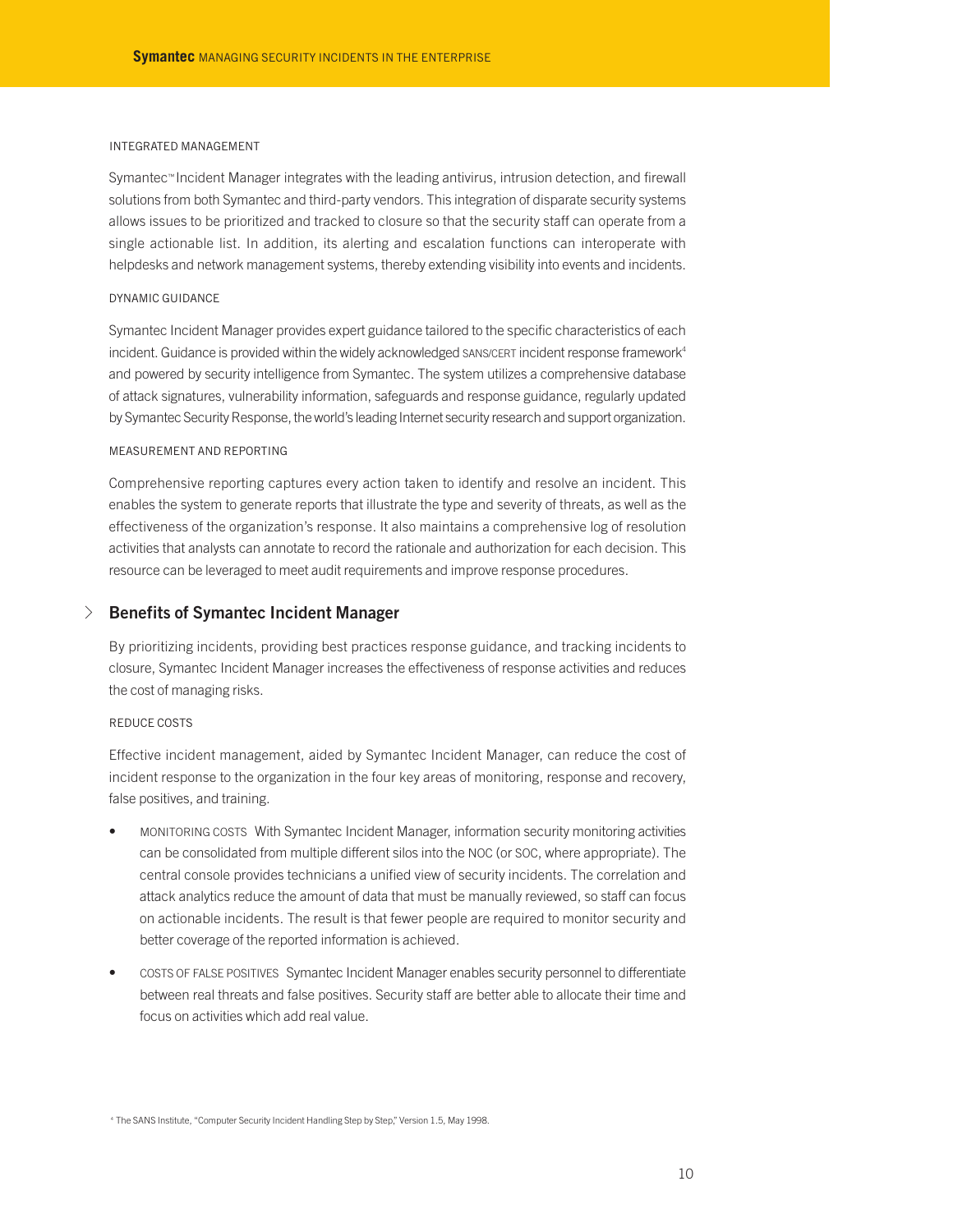- RESPONSE AND RECOVERY COSTS Symantec™Incident Manager's dynamic guidance, prioritization, and security intelligence enable front-line monitoring staff to handle most incidents before they grow out-of-control. Accurate, real-time incident identification enables organizations to respond in time to contain an incident, rather than after the damage is done. Hence, the total response cost is controlled because problems are solved before they spread.
- TRAINING COSTS The regularly updated security intelligence and dynamic guidance included in Symantec Incident Manager reduce the need for classroom training. Staff learns on-the-job and keeps up-to-date on the latest threats, vulnerabilities and safeguards.

# IMPROVE SECURITY RESOURCE ALLOCATION AND EFFICIENCIES

In addition to significantly reducing the cost of security in the enterprise, SymantecIncident Manager improves enterprise resource allocation and security processes. By helping enterprises clearly and rapidly identify and prioritize incidents, this solution enables enterprises to balance resources based on the benefit to the business at any given time. Symantec's security expertise means that security teams can leverage other IT personnel to augment security efforts, and are freed up to focus on revenue-enhancing initiatives.

## FACILITATE EFFECTIVE SECURITY AND HELP ORGANIZATIONS ACHIEVE AN ACCEPTABLE RISK PROFILE

Symantec Incident Manager facilitates the execution of effective risk management and enables total risk levels to be lowered economically. The ability to respond more quickly and effectively to discovered vulnerabilities and active attacks reduces the probability that the business will be damaged, while also reducing the severity of any damage that may occur. By making better use of the information that each point product provides, the solution increases the value of each of these point products, and hence the value of the entire security infrastructure. In this way, Symantec Incident Manager can reduce security risks while actually improving the return on investment that enterprises realize on their existing security infrastructure.

# √ **Summary**

Enterprises build their competitive differentiation on the business assets that reside in a complex information infrastructure. The more reliant a company becomes on that infrastructure, the greater the risk it faces, especially with the growing incidence of network attacks of all types. While companies have responded to today's sophisticated network threats with a variety of security products, security efforts are hampered by the lack of coordination amongst these products and the data they generate. Enterprises are thus challenged to minimize their risk and realize a measurable return on their current security investments. Yet in today's economic climate, companies need to fully leverage and maximize the value of their technology investments.

Organizations that make better use of the information generated by isolated protection products can achieve an integrated approach to security and incident management, thus lowering costs and improving their overall risk profile. Symantec Incident Manager can help by aggregating security data across the enterprise and providing a framework and tools for timely and effective incident identification and resolution. By providing a comprehensive view of a company's overall risk exposure, organizations can effectively manage their security posture and realize a better return on their security investments.